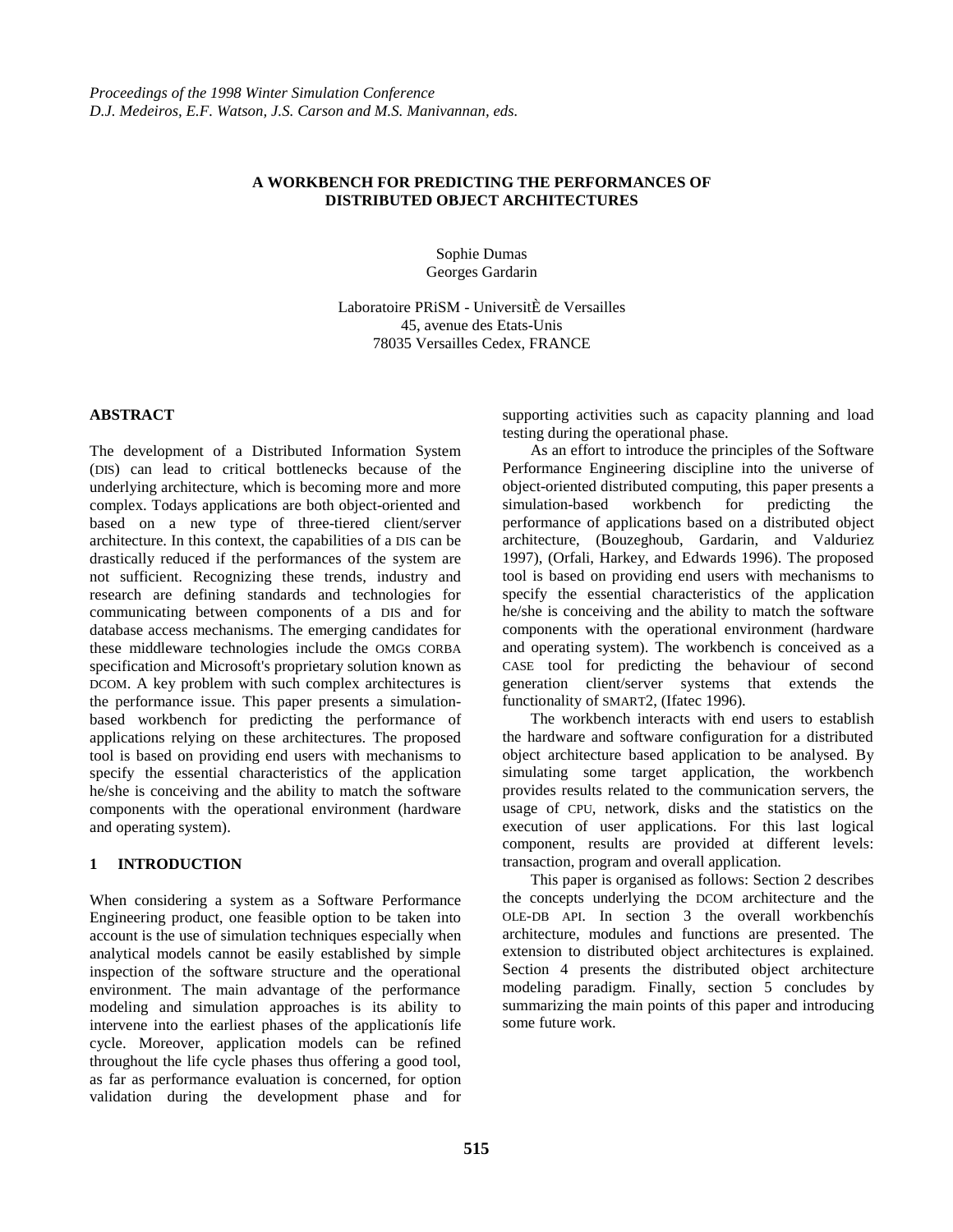# **2 OVERVIEW OF A THREE-TIERED ARCHITECTURE BASED ON DCOM AND OLE-DB**

A three-tiered architecture distributes object accesses over a *client*, a *processing server* and a *data server*, that means object methods may be processed on a site different from the location site of the object. This section presents DCOM and OLE-DB which are the two bricks to achieve threetiered architecture using Microsoftís technology. DCOM provides the infrastructure that allow to transparently invoke a remote interface and OLE-DB is the API used to access a DBMS (ORACLE in our study case).

## **2.1 DCOM Architecture (Distributed Component Object Model)**

DCOM (Dcom 1995) is the Microsoft counter part of OMGís CORBA specification (Corba 1995). It is often associated with OLE (Brockschmidt 1993) to achieve Microsoftís distributed document management facility but in this paper we are most interested in Distributed Information Systems and will restrict our focus to solely DCOM.



*Figure 1:* DCOM Architecture

DCOM is designed to allow clients to *tranparently* communicate with objects regardless of where those objects are running (*Figure 1*). Three kinds of servers are distinguished: an *in-process* server loaded into the clientís process space, a *local* server running in a separate process on the same computer as the client, and a *remote* server running on a separate computer. From a clientís point of view, if the object is in-process, the call reaches it directly, with no intervening system-infrastructure code. If the object is out-of-process, then the call first reaches a *proxy* object which generates the appropriate Remote Procedure Call (RPC) to the other process or the other computer. From a serverís point of view, if the object is in-process, the caller is the client itself. Otherwise, the caller is a *stub* object that picks up the RPC from the proxy in the client

process and turns it into an interface call to the server object. As far as both clients and servers know, they always communicate directly with some other in-process code.

# **2.2 OLE-DB (OLE Data Bases) API**

OLE-DB is a method for accessing all kind of data via a standard COM interface, regardless of where and how data is stored. It is just an API which role consists in giving applications a uniform access to data stored in DBMS and *non-DBMS* applications (Ole-db 1996). This include storage media such as relational databases, documents, spreadsheets, files, and electronic mail (*Figure 2*). Any component that directly exposes functionality through an OLE-DB interface over a native data format is an OLE-DB *data provider* and a *data consumer* may be a custom program written to one data provider or a generic consumer written to work with a variety of data providers.



*Figure 2:* OLE-DB Architecture

The specification introduces seven new object types in supplement to OLE2: DataSource, DBSession, Command, Rowset, Index, ErrorObject, and Transaction. The minimum set of objects and interfaces providers must support is called *base-level interfaces* (*Figure 3*).

Providers must support a *Data Source Object* (*DSO*) which represents a connection to a data source. Then, using IDBCreateSession interface creates a *DBSession* object through which it is possible to access data from a table, create and execute queries, manage transactions, and create a table or an index. And at a minimum, all DBSession objects must support an IOpenRowset interface through which a data consumer generates a *rowset*, making available data from a table.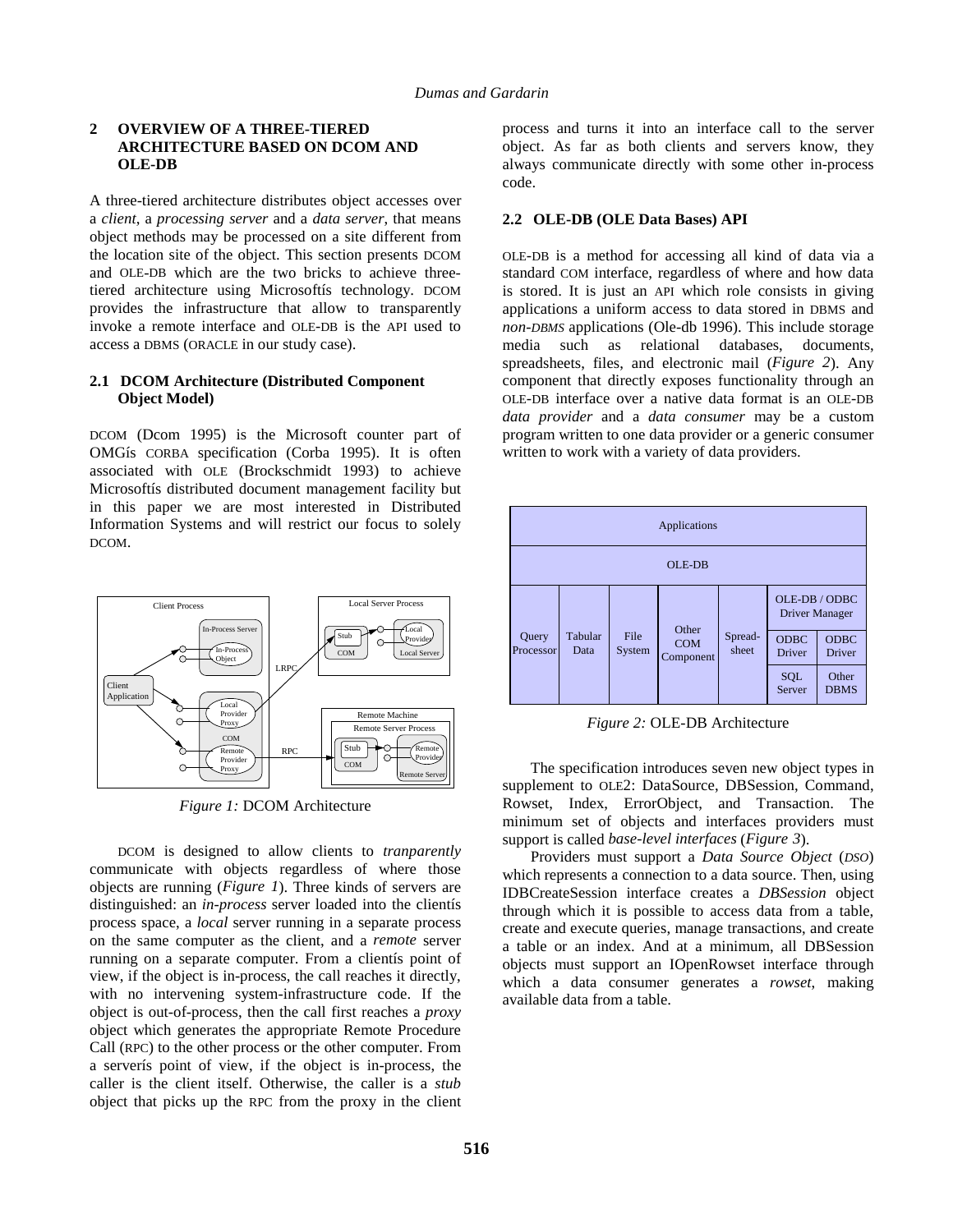

Figure 3: Base Level Interfaces

In our context, from a performance evaluation point of view, we are focusing on the rowset object (*Figure 4*) which is the unifying abstraction that enables all OLE-DB data providers to expose data in tabular form. A basic rowset exposes three interfaces: an accessor (*IAccessor*) providing bindings for application variables, an iterator (*IRowset*) to iterate through the set of rows, and a schema provider (*IColumnsInfo*) returning information about the columns of the rowset. *Handles* are used with accessors to manipulate the contents of the rows. When the row is fetched, the data is *cached* in the OLE-DB component. Note that an analogy can be driven between the limited form of services provided by a rowset and a subset of the services offered by a BOA (Basic Object Adapter) over an object within the CORBA architecture.†



Figure 4: Rowset Object

## **3 A DISTRIBUTED OBJECT ARCHITECTURE WORKBENCH**

The three major approaches for performance evaluation are analytical cost evaluation, simulation, and measurement of prototype systems. Although helpful, each of these techniques is in itself insufficient to predict the performance of a given configuration and select the best arrangement of components. Coupling them in an integrated tool seems to be a promising idea. Thus, our workbench has been first defined and implemented to couple a simulation tool based on queuing networks, an analytical cost model for SQL queries, and a real DBMS optimizer. Then, it has been extended to take into account the distribution of components around CORBA and DCOM.

This section presents first of all the underlying modeling method of the workbench and its functional architecture. Then, it focuses on the extension of this workbench to distributed object architectures and shows all the interactions between the existing models.

#### **3.1 Underlying Modeling Method**

The main advantage of the modeling and simulation approach is the possibility to intervene very early within the life cycle of an application, as early as the conception phase. Moreover, application models can be refined throughout the phases of the application life cycle, thus offering a good mean for option validation during the development phase and for supporting activities such as capacity planning and load testing during operational phase. Therefore, depending on the application life cycle phase considered, an end-user of the workbench could be a designer/developper in conception and development phases or a manager in operational phase. Having these premises, the first aim is the one of proposing a method that can be applied in every phase of the software life cycle. To achieve this objective, the proposed method is composed of five steps (Figure 5).

In the *component* definition step, the user can define the essential characteristics of the hardware and software platforms where his/her applications run. Components as processors, controllers and devices, the LAN (Ethernet), IProuters, versions of DCOM servers, and OLE-DB API are defined. The workbench includes some predefined components for servers (Uniprocessor, SMP -Symmetric Multiprocessing-, Clusters, MPP -Massively Parallel Processing-), disk and drivers (models based on the SCSI or SCSI2 technologies), workstations, and terminals.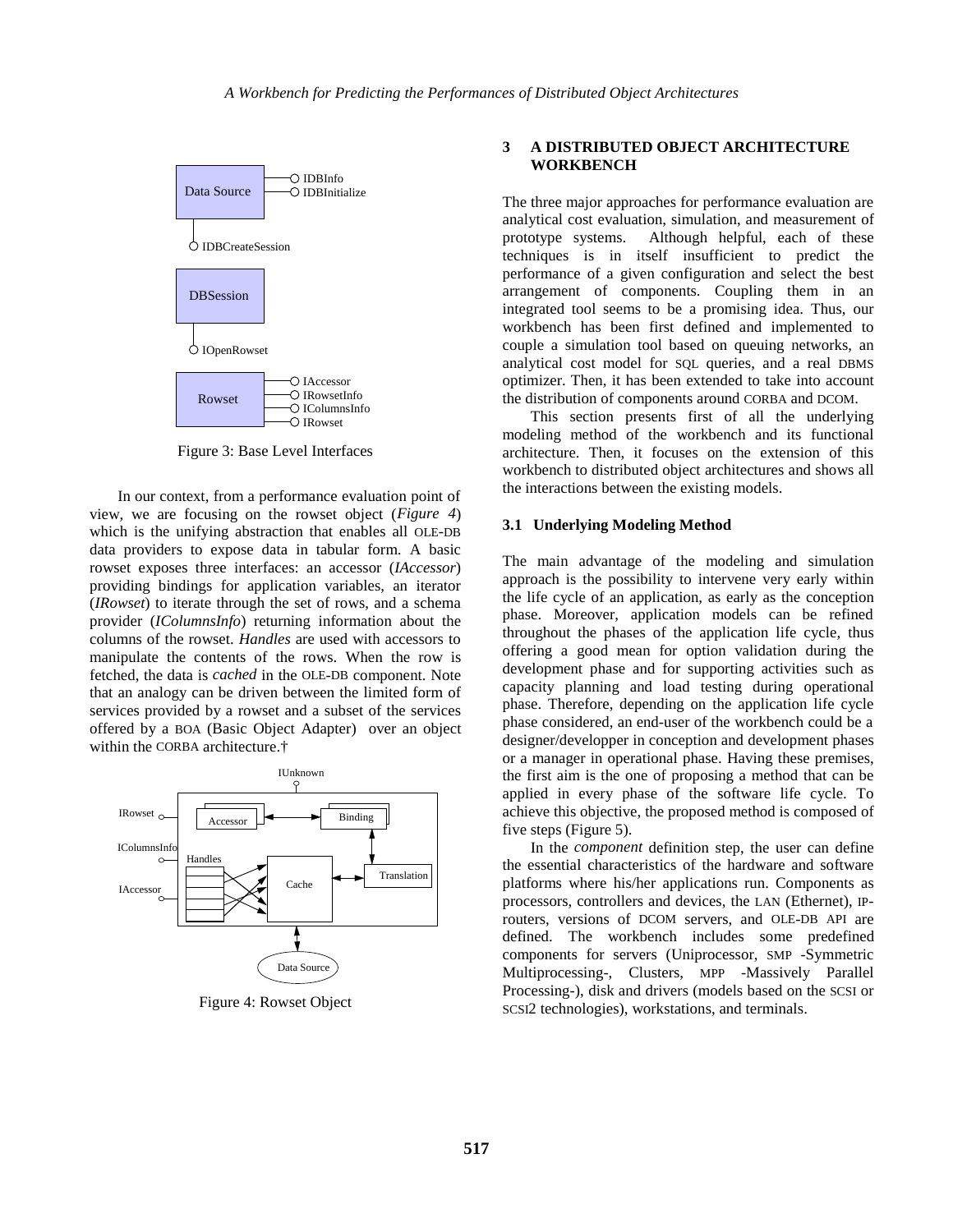

Figure 5: The Prediction Method proposed for the Workbench

Architecture includes hardware and system description and is called *configuration*. The user puts together the hardware and software components to define the final operating environment where his/her *DCOM/OLE-DB* application will be executed.

*Application* is the step devoted to the software specification and is based on the data description and transaction models. Transactions are specified through a graph-like formalism called *DCOM/OLE-DB Transaction Graphs*. Architecture and application modeling are independent, thus the user can begin by each one at its convenience. Furthermore, this workbench is interesting because the user can evaluate the same applications on different architectures without any change on its application model.

A *scenario* is a merge between a configuration and an application and during this step, the user specifies the entry load of the transactions and locates the data required by the application.

When the user believes his/her scenario is fine, he/she is ready to run a simulation and get some performance *results*. Results are grouped in performance objects (server machines, software servers, transactions, programs, etc.). They give average values or total values for the complete simulation. However, most of them are presented with their confidence interval or standard deviation, to check how relevant is the execution of the simulation. This information can be displayed in different ways and analysed to determine bottlenecks and perform further capacity planning studies for the systems and operational environment.

### **3.2 Functional Architecture**

The workbench is conceived as a Java application interacting with the Oracle 7.3.3 DBMS and with QNAP2V9, an interpreter of QNAP2 (a modeling language with basic type extensions and simulation capabilities) (Simulog 1991).

In the architecture of this workbench (*Figure 6*), the client sends a document containing the application to simulate to the server. In order to verify some constraints and consistency rules, the document is verified on the client side before sending it to the server. When the server receives an application to simulate, it returns to the client a *Unique Simulation Number (USN)* which will be used later to ask for simulation results. Indeed, simulation is *asynchronous* and that is a strong point of this workbench because sometimes a simulation can take a very long time. The communication between the client and the server is done via *Java RMI (Remote Method Invocation)*. When the server receives a document, it generates input files for qnap: *\*.qnp* files containing the translation of Java objects in QNAP2 macros and *\*.map* files containing the map of a configuration (how to reach an Oracle instance from a workstation, networks and routers to go through). If the client has SQL queries in its application, the server connects to Oracle to get the *execution plan* of the query and generates a *.qry* file containing the evaluated queries. All these files are given to the simulation engine which generates the results of the simulation using the models defined in the *library*. Then, the results are sent back to the client using the USN.

This workbench is original in the sense that it integrates within a simulation engine real system components, such as the DBMS query optimizer, and analytical cost models used by the cost evaluator. Its major work is to complete the Query Execution Plan (QEP) brought by the DBMS optimizer by adding several statistics concerning its analytical cost. Thus, each entry of a valued QEP (VQEP) is an entry of the original QEP plus the estimated CPU time consumption, the logical I/O requirements, the lock requirements, the estimated data transfer cost between client and server, the volume of data to sort, and the accessed objects (tables, indexes). This VQEP is then passed to the simulation engine. Note that the classical analytical cost models can be extended to object operations (Gardarin 1996).

### **3.3 Extension to Distributed Object Architectures**

Modeling the performances of a distributed object architecture may have several goals. One may want to choose among DCOM and CORBA for example, or to choose among different CORBA implementations (Gokhale, Schmidt, Harrison, and Parulkar 1997). Although there may be early stages of a project where such a choice is still open, more than often performance analysis is targeted for a given middleware and is used to predict performances, to reduce bottlenecks, and to adjust the underlying hardware support. Our goal is to better understand the behavior of a complex Distributed Information System on a given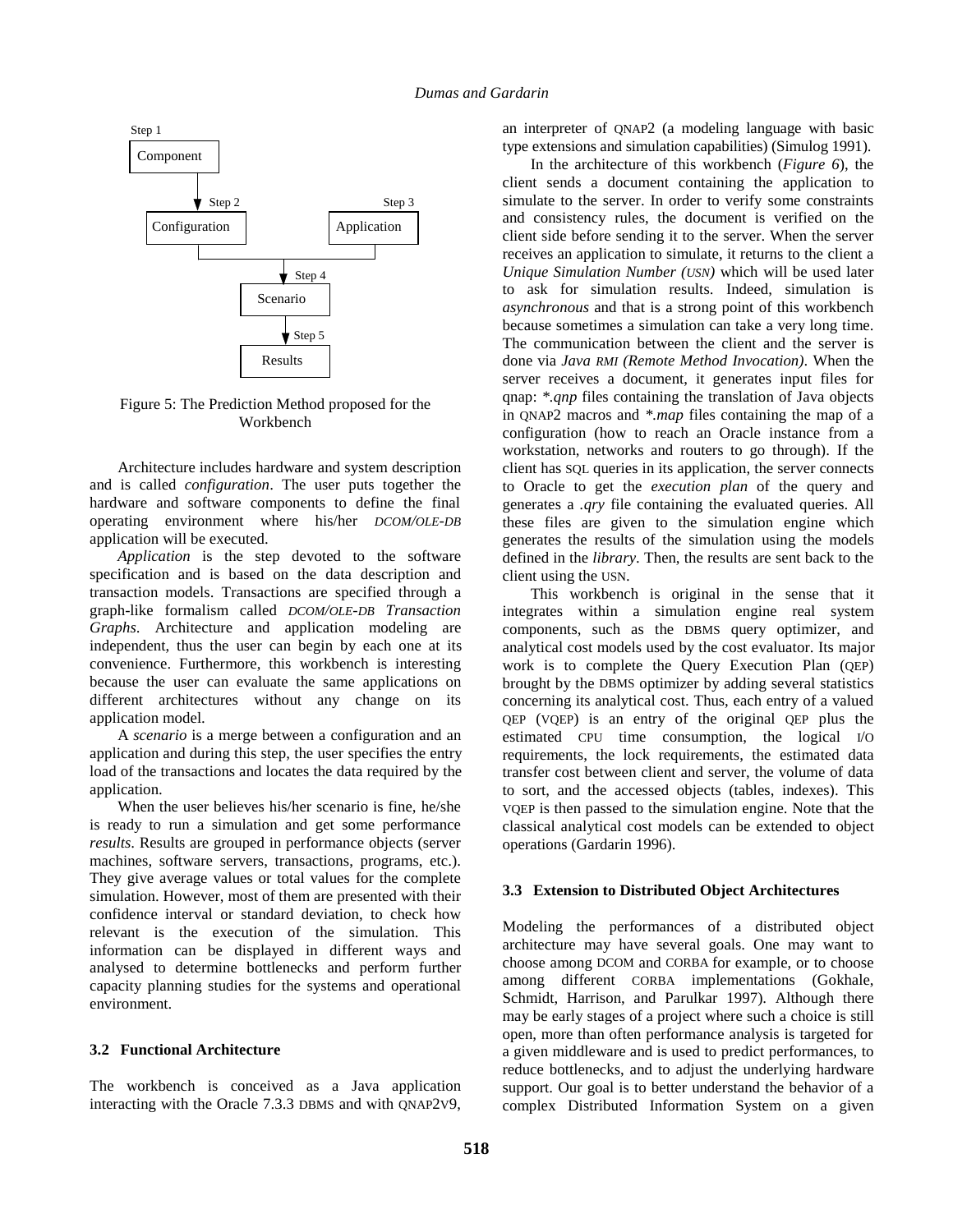

Figure 6: Functional Architecture of the Workbench

platform, with a given architecture, and for a given application. To limit complexity, it is better to highlight the common aspects of CORBA and DCOM: both architectures offer the choice between an in-process server mode, a local server mode, and a remote server mode. Servers are launched through a daemon in CORBA/ORBIX (Orbix 1996) and through a Server Control Manager in DCOM, but after the servers have been started this difference plays no further role. Hence, to take into account the performances of a distributed object architecture (either DCOM or CORBA), the workbench has been extended with a generic model for both CORBA and DCOM†.

A model for OLE-DB has also been developed in order to model the complete behaviour of an application based on a three-tiered architecture. To develop these models, we have used a conceptual simulation modeling method based on queuing networks (Savino, and Puigjaner 1997). This method allows to represent a system as a group of hierarchically interacting simulation models, where each one acts as an agent providing services to the others with no internal knowledge about them.

#### **3.4 Performance Model Hierarchy**

The workbench is based on generating a hierarchy of performance models that interact during the simulation process. Some of the models have a static nature, i.e. the behaviour of the components is independent from the user inputs and some others depend totally (either in behaviour as in workload characterisation) on the user inputs.

*Figure 7* shows the hierarchy of performance models handled in the workbench. The *hardware* level includes models for the basic hardware component providing processing capabilities. Models for SMP systems, clustering systems, I/O drivers and disks are provided by this layer. The *network* layer includes the models for the basic hardware components providing internetworking capabilities. Models for WANs and Ethernet-based LANs are provided by this layer. The *middleware* layer proposes the needed models for the components aimed at providing the characteristics of a distributed object architecture. The *DCOM* server performance model belong to this layer. A model of the CORBA/ORBIX architecture is also defined at this layer. The *object presentation* layer proposes the model of the OLE-DB API. The *application* layer defines the abstraction of workstation set and terminal set for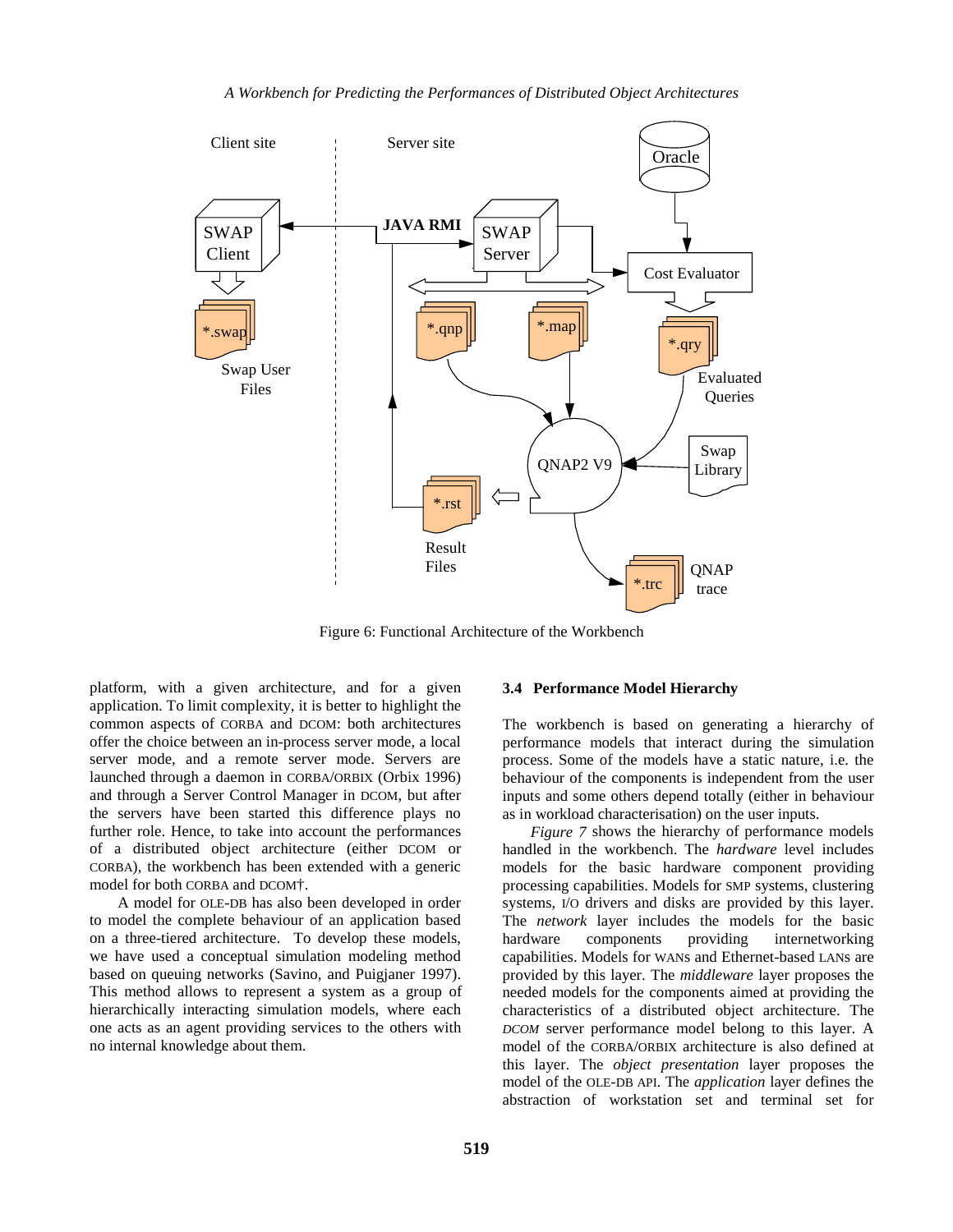*Dumas and Gardarin*



Figure 7: Complete Simulation System

associating a DCOM/OLE-DB application with the workload that they generate. This is a hybrid layer conformed by static performance levels (terminals and workstations) and dynamic performance levels corresponding to the application under study. The main dynamic abstraction introduced by this layer is the *DCOM/OLE-DB Transaction Script*.

# **4 DISTRIBUTED OBJECT ARCHITECTURES MODELING PARADIGM**

This section presents the modeling paradigm of a user application based on distributed object architectures. The impact of this user application structure on the performance models is studied in a hierarchical and bottom-up fashion. The study goes from the lowest level of interaction between application and environment (the basic operations) to the highest level of interaction, i.e. the relationship between the application as a whole and the operational environment on which it runs.

### **4.1 Abstracting the Operations**

At the lowest level, the users are provided with the following operations to model a DCOM/OLE-DB application as follows.

**CPU operation**: this operation summarises all the operations can be performed in a DCOM/OLE-DB program using the facilities provided by the language used to write it. The affecting performance parameter of this type of operation is the number of instructions to be performed by the CPU on which the application runs.

**I/O operation**: this operation summarises the I/O operations explicitly issued by the user. The affecting performance parameters of this type of operation are the requested operation (read or write), the size (in bytes) of the stream to be read or written and the identifier of the disk where the operation must be executed.

**Thinking Time operation**: it represents operations that requests an input from the user and hence a time to wait for. The affecting performance parameter of this type of operation is the time (in seconds) to wait for a user input.

**Invocation operation**: this operation represents the invocation of a method through a distributed object architecture, either DCOM or CORBA. The affecting performance parameters are the execution context of the server, the called method name with its parameters, their number, their size, and their type.

**Rowset operations**: these operations can be the **creation** of a rowset, the **insertion** of rows into the rowset, the **deletion** of rows from the rowset, the **retrieval** of rows or the **update** of the rowset. Another operation is the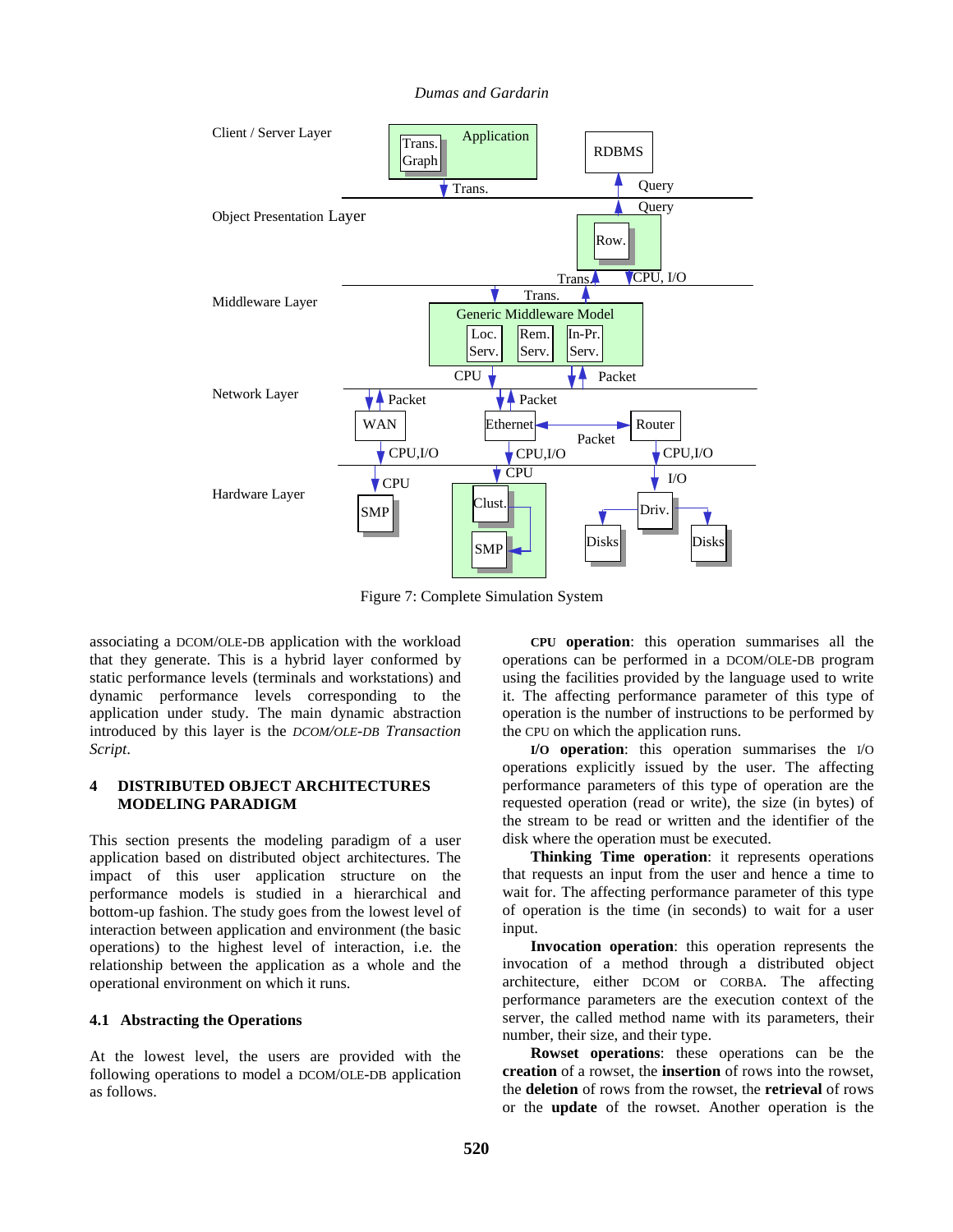**commit** operation to validate the changes produced on the rows of a rowset. For a commit operation, the main affecting performance parameters are the rowset type (sequential or scrollable), the size of its cache and the SQL query. A more precise description of the parameters can be found in (Dumas 1997).

This set of operations could be extended to other operations without any problem. For example, we could add operations concerning the services offered by both DCOM and CORBA (naming, events, persistency).

#### **4.2 Transactions**

The next step after conceptualise basic operations is to put together a sequence of operations. In this sense, the first concept a user has to model in a DCOM/OLE-DB application is the *transaction* concept. A transaction can be considered as a list of operations to be performed sequentially during the execution of an application. A DCOM/OLE-DB transaction can therefore be abstractly depicted as:

- $T_i$ , a unique identifier that terms the transaction as an object.
- Seq<sub>i</sub>, a sequence of operation instances, that is an operation type with values for each of its parameters. Then, each element on the sequence will be composed by:
	- $nb_i$  (1 < = nb < = n), the order of the operation in the sequence (unique for each element of the sequence).
	- inst<sub>i</sub>, the operation instance itself.

#### **4.3 Transaction Graphs**

In order to get an abstract model of a program we have to represent in a suitable way all the execution paths a program can have. In compiling theory, the traditional objects used to represent this situation are the *graphs*. We are not only interested in represent the paths (*static* information) but also its approximate behaviour (*dynamic* information). The mechanism used to represent the program behaviour is based on *probabilities*. From one block  $B_1$  the program execution can continue in the block  $B_2$  with probability *p* if and only if the p\*100% of times (the frequency view of a probability measure) the program passes through the block  $B_1$  continues executing the block  $B_2$ .

Following the previous reasoning, a DCOM/OLE-DB application can be represented as a graph G whose nodes include DCOM/OLE-DB transactions identifiers. Since the same transaction can appear in different execution paths, the transaction identifier associated to a node is only an attribute and not the node identifier by itself, that is a node in a transaction graph G is a pair  $(i, t)$ , where *i* is a unique identifier for the node in G an *t* is a transaction identifier.

Arcs in G are weighted with probabilities, i.e. and arc is a pair  $(i,j,p)$  where *i* and *j* are node identifiers and *p* is a probability.

Finally, the family  $\mathbf F$  of graphs that can represent a DCOM/OLE-DB transaction have the following restrictions:

- The empty program must be represented as a transaction graph G with two nodes  $(0, \cdot)$  and  $(\infty, \cdot)$ and one arc  $(0, \infty, 1)$ . This means that an empty program has an initial point and an ending point and only one execution path from the beginning to the end of the program without execution of DCOM/OLE-DB transactions.
- In any transaction graph G belonging to the *F* family, for each node  $n$  that is the tail of at least one arc in  $G$ , the sum of weights of the arcs leaving from *n* must be 1.
- The only node with no exiting arcs is the  $(\infty, \_)$  one.

The following figure shows an example of DCOM/OLE-DB transaction graph. In this figure, the initial and terminal nodes are shadowed. The program may execute only the transaction  $t_1$ , only the transaction  $t_3$  or several (one or more) executions of the transaction sequence  $t_2 - t_4 - t_1$ followed by the sequence  $t_2 - t_4$  and many (at least one)  $t_2$ executions; or only the transaction sequence  $t_2 - t_4$  and many (at least one)  $t_2$  executions.

Finally, as a DCOM/OLE-DB application is a set of DCOM/OLE-DB programs, represented as DCOM/OLE-DB transaction graphs, the top level model for DCOM/OLE-DB views a DCOM/OLE-DB application as a set of DCOM/OLE-DB transaction graphs.



Figure 8: Example of a Valid Transaction Graph